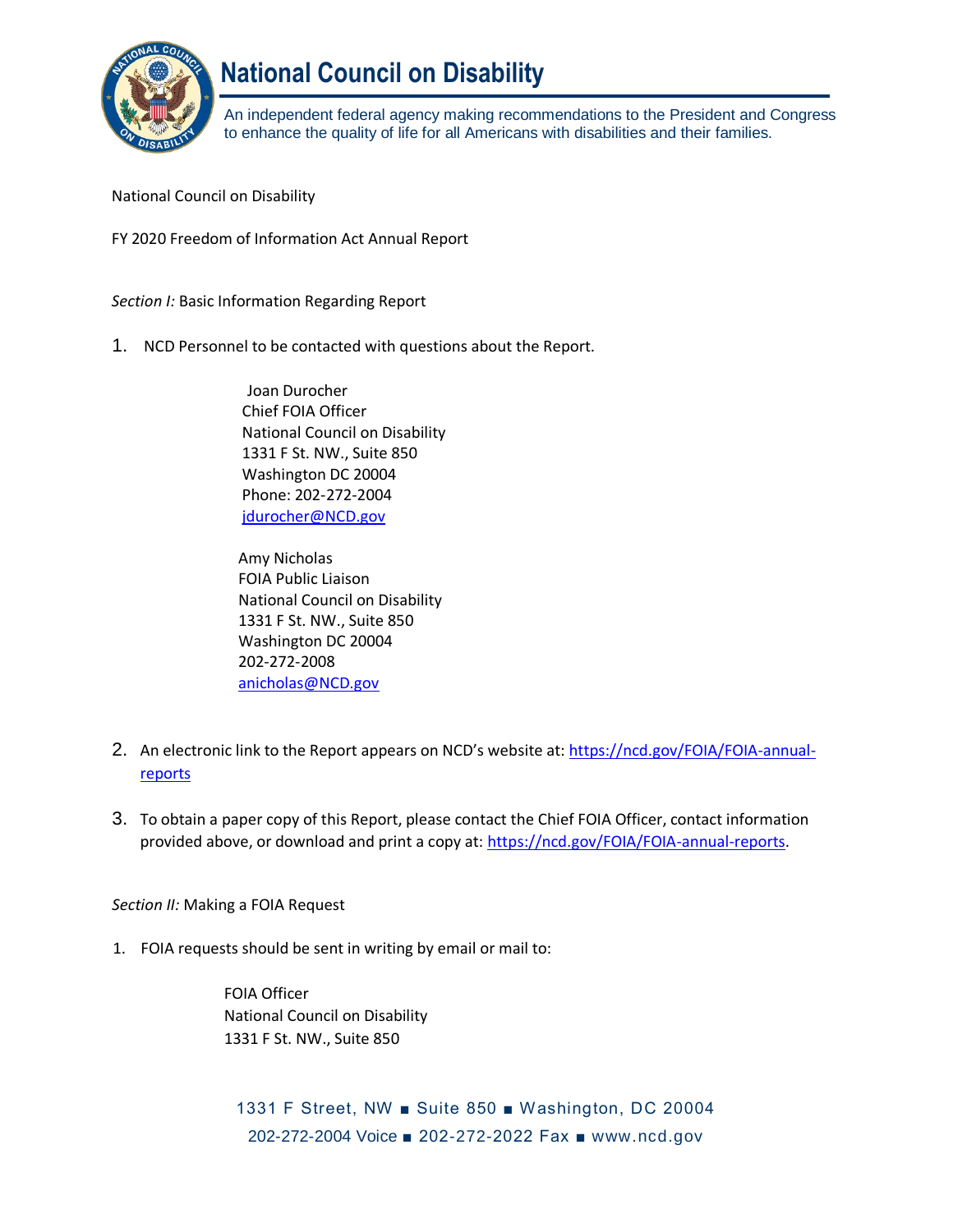Washington DC 20004 E-mail: FOIA@ncd.gov Phone: 202-272-2008

2. Some portions of releasable FOIA documents may be withheld for the following reasons:

Exemption 5: applied to withhold intra-agency communications which covers "predecisional" materials written as part of the decision-making process in federal agencies.

Exemption 6: applied to personal information such as Social Security number, address, phone number, date of birth, marital status, disability, and/or other information that would result in an unwarranted invasion of privacy.

3. A link to the NCD FOIA regulations, 5 CFR 10000, appears on the website at [http://www.ncd.gov/FOIA/NCD-FOIA-regulation.](http://www.ncd.gov/FOIA/NCD-FOIA-regulation)

*Position* Definitions of terms used in this Report:

**Administrative Appeal**- a request to a federal agency asking that it review at a higher administrative level a FOIA determination made by the agency at the initial request level.

**Average Number**- the number obtained by dividing the sum of a group of numbers by the quantity of numbers in the group. For example, of 3, 7, and 14, the average number is 8.

**Backlog**- the number of requests for administrative appeals that are pending at an agency at the end of the fiscal year that are beyond the statutory time period for a response.

**Component**- for agencies that process requests on a decentralized basis a "component" is an entity, also sometimes referred to as an Office, Division, Bureau, Center, or Directorate, within the agency that processes FOIA requests. The FOIA now requires that agencies include in their Annual FOIA Report data for both the agency overall and for each principal component of the agency.

**Consultation**- the procedure whereby the agency responding to a FOIA request first forwards a record to another agency or component within the same agency for its review because that other agency has an interest in the document. Once the agency in receipt of the consultation finishes its review of the record, it responds back to the agency or component within the same agency that forwarded it. That agency, in turn, will then respond to the FOIA requester.

**Exemption 3 Statute**- a federal statute that exempts information from disclosure and which the agency relies on to withhold information under subsection (b)(3) of the FOIA.

**FOIA Request**- a FOIA request is generally a request to a federal agency for access to records concerning another person (i.e., a "third-party" request), or concerning an organization, or a particular topic of interest. FOIA requests also include requests made by requesters seeking records concerning themselves (i.e., "first party" requests) when those requesters are not subject to the Privacy Act, such as non-US citizens. Moreover, because all first party requesters should be afforded the benefit of both the access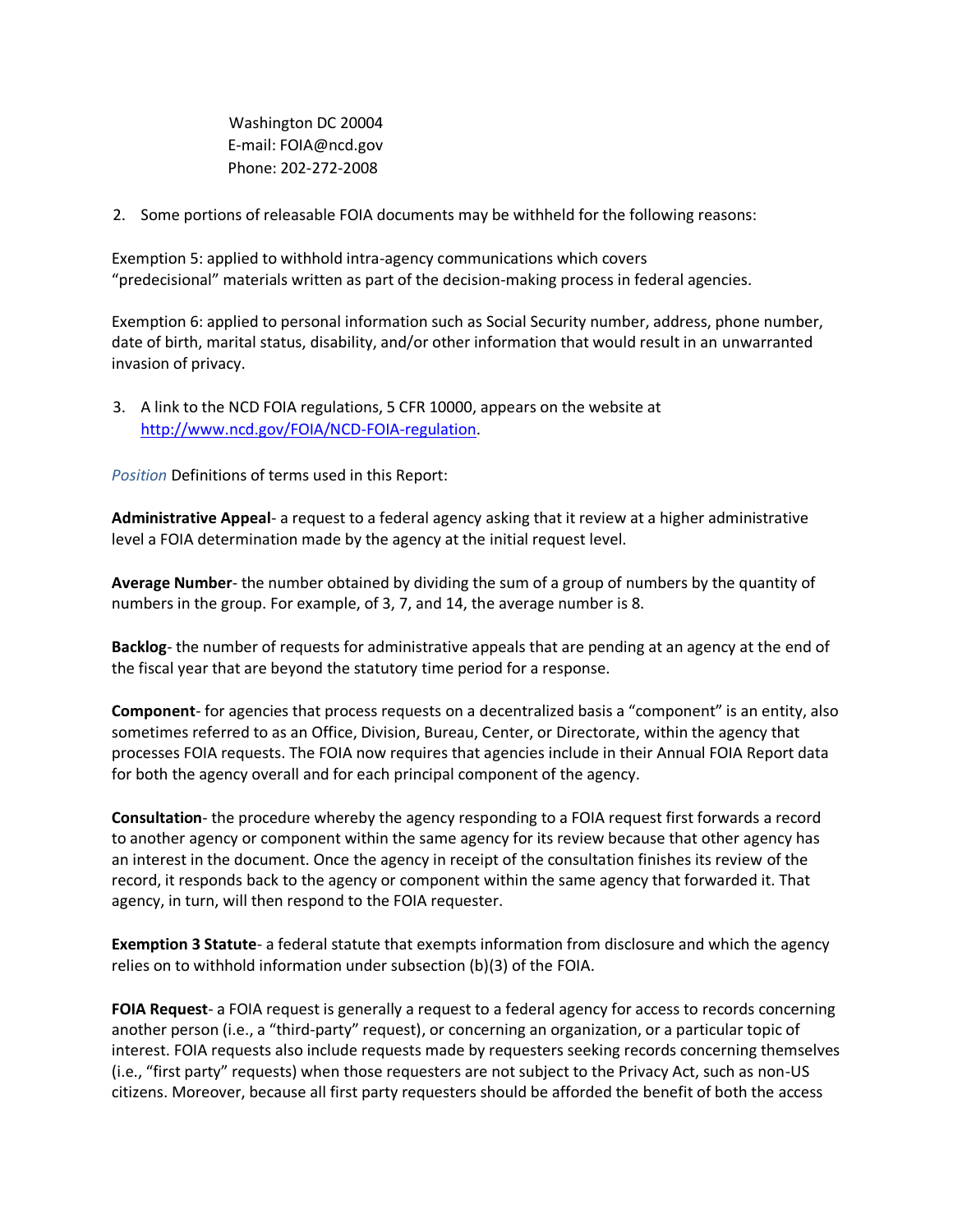provisions of the FOIA as well as those of the Privacy Act, FOIA requests also include any first party requests where an agency determines that it must search beyond its Privacy Act "system of records" or where a Privacy Act exemption applies, and the agency looks to FOIA to afford the greatest possible access. All requests which require the agency to utilize the FOIA in responding to the requester are included in this Report. Additionally, a FOIA request includes records referred to the agency for processing and direct response to the requester. It does not, however, include records for which the agency has received a consultation from another agency. (Consultations are reported separately in Section XII of this report.)

**Full Grant**- an agency decision to disclose all records in full in response to a FOIA request.

**Full Denial**- an agency decision not to release any records in response to a FOIA request because the records are exempt in their entireties under one or more of the FOIA exemptions, or because of a procedural reason, such as when no records could be located.

**Median Number**- the middle, not average, number. For example, of 3, 7, and 14, the median number is 7.

**Multi Track Processing**- a system in which simple requests requiring relatively minimal review are placed in one processing track and more voluminous and complex requests are placed in one or more other tracks. Requests granted expedited processing are placed in yet another track. Requests in each track are processed on a first-in/first-out basis.

**Expedited Processing**- an agency will process a FOIA request on an expedited basis when a requester satisfies the requirements for expedited processing as set forth in the statute and in agency regulations.

**Simple Request**- a FOIA request that an agency using multi track processing places in its fastest (nonexpedited) track based of the low volume and/or simplicity of the records requested.

**Complex Request**- a FOIA request that an agency using multi track processing places in a slower track based on the high volume and/or complexity of the records requested.

**Partial Grant/Partial Denial**- in response to a FOIA request, an agency decision to disclose portions of the records and to withhold other portions that are exempt under the FOIA, or to otherwise deny a portion of the request for a procedural reason.

**Pending Request or Pending Administrative Appeal**- a request or administrative appeal for which an agency has not taken final actions in all respects.

**Perfected Request**- a request for records which reasonably describe such records and is made in accordance with published rules stating the time, place, fees (if any) and procedures to be followed.

**Processed Request or Processed Administrative Appeal**-a request for administrative appeal for which an agency has taken final action in all respects.

**Range in Number of Days**- the lowest and highest number of days to process requests or administrative appeals.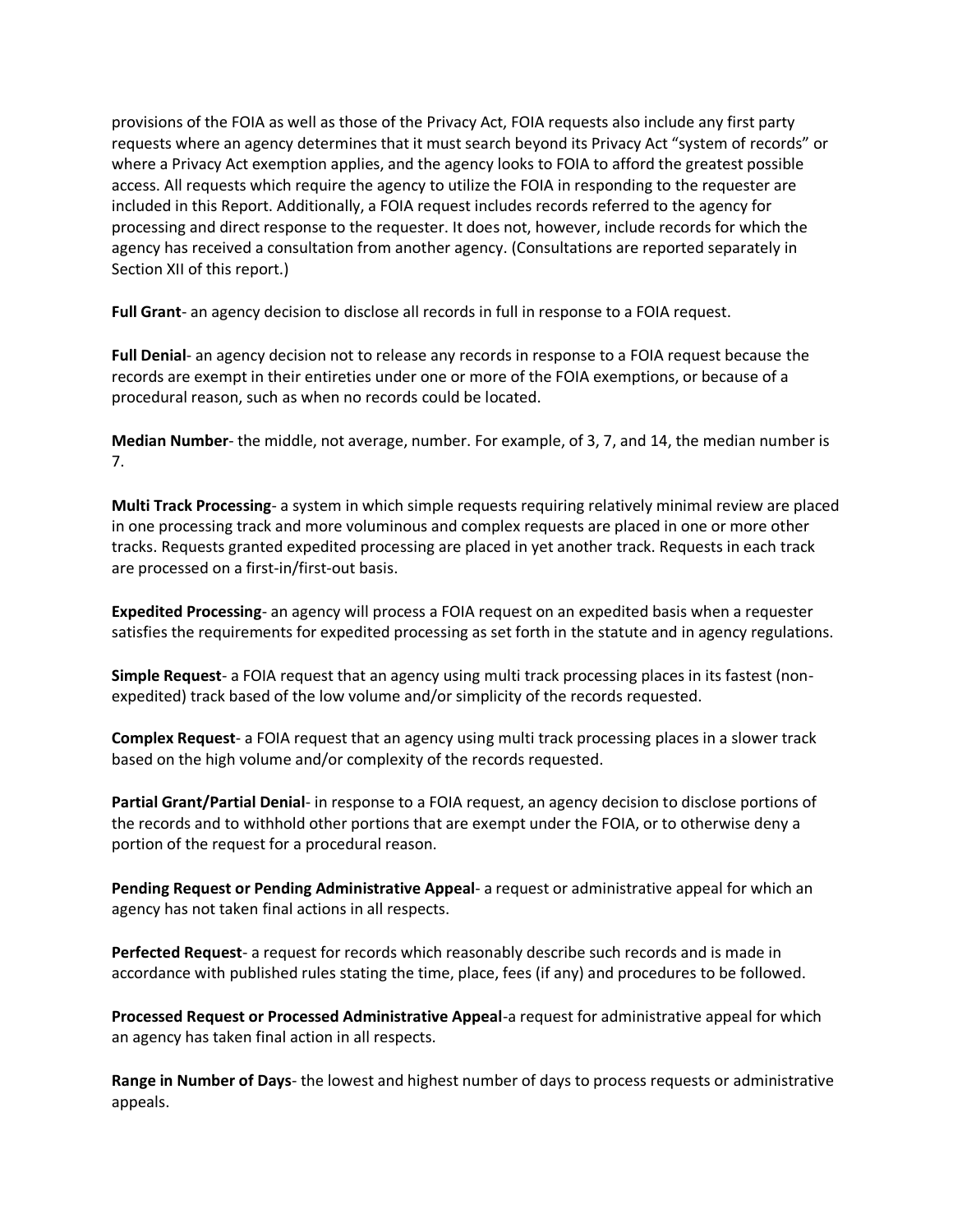**Time Limits**-the time period in the statute for an agency to respond to a FOIA request (ordinarily 20 working days from receipt of a perfected FOIA request).

2. Descriptions of the nine FOIA exemptions:

**Exemption 1**: classified national defense and foreign relations information

**Exemption 2**: information that is related solely to the internal personnel rules and practices of an agency

**Exemption 3**: information that is prohibited from disclosure by another federal law

**Exemption 4**: trade secrets and other confidential business information

**Exemption 5**: inter-agency or intra-agency communications that are protected by legal privileges

**Exemption 6:** information involving matters of personal privacy

**Exemption 7:** records or information compiled for law enforcement purposes, to the extent that the production of these records (A) could reasonably be expected to interfere with enforcement proceedings, (B) would deprive a person of a right to a fair trial or an impartial adjudication, (C) could reasonably be expected to constitute an unwarranted invasion of privacy, (D) could reasonably be expected to disclose the identity of a confidential source, (E) would disclose techniques and procedures for law enforcement investigations or prosecutions, or would disclose guidelines for law enforcement investigations or prosecutions, or (F) could reasonably be expected to endanger the life or physical safety of any individual

**Exemption 8**: information relating to the supervision of financial institutions

**Exemption 9**: geological information on wells

3. Agency Component Abbreviations

| Component<br>Abbreviation | <b>Component Name</b>                 |
|---------------------------|---------------------------------------|
| <b>NCD</b>                | <b>National Council on Disability</b> |

#### IV. Exemption 3 Statutes

| Statute | Type of<br>Information<br>Withheld | <b>Case Citation</b> | Agency /<br>Component | Number of<br><b>Times</b><br>Relied<br>upon<br>by Agency /<br>Component | Total<br>Number<br>οf<br>Times<br>Relied<br>upon |
|---------|------------------------------------|----------------------|-----------------------|-------------------------------------------------------------------------|--------------------------------------------------|
|---------|------------------------------------|----------------------|-----------------------|-------------------------------------------------------------------------|--------------------------------------------------|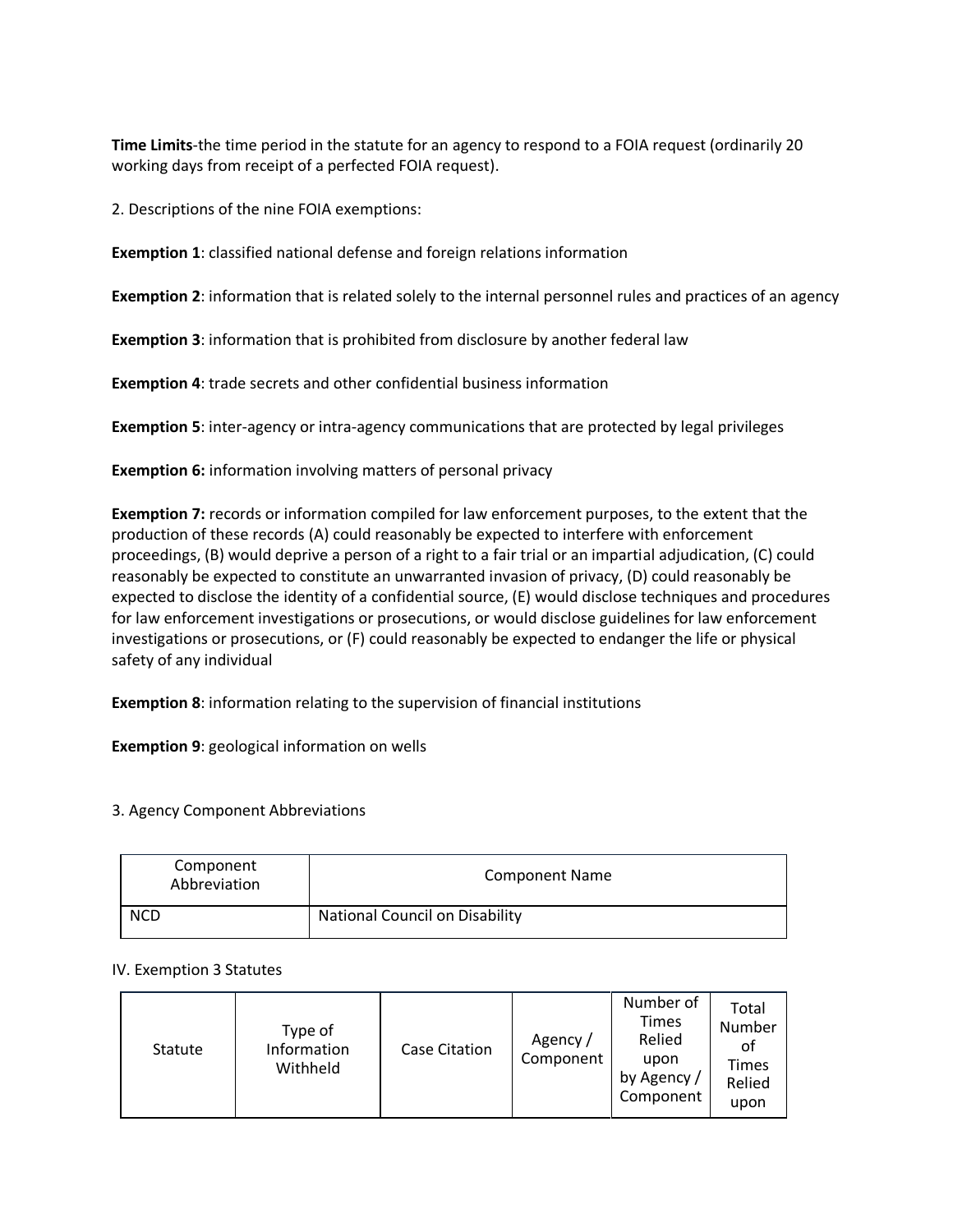|     |     |     |            |   | by<br>Agency<br>Overall |
|-----|-----|-----|------------|---|-------------------------|
| N/A | N/A | N/A | <b>NCD</b> | U |                         |

#### V.A. FOIA REQUESTS -- RECEIVED, PROCESSED AND PENDING FOIA REQUESTS

| Agency / Component    | Number of<br>Requests<br>Pending as of<br><b>Start</b><br>of Fiscal Year | Number of<br>Requests<br>Received<br>in Fiscal Year | Number of<br>Requests<br>Processed<br>in Fiscal Year | Number of<br>Requests<br>Pending as of<br>End<br>of Fiscal Year |
|-----------------------|--------------------------------------------------------------------------|-----------------------------------------------------|------------------------------------------------------|-----------------------------------------------------------------|
| <b>NCD</b>            | 0                                                                        | 13                                                  | 13                                                   |                                                                 |
| <b>AGENCY OVERALL</b> | 0                                                                        | 13                                                  | 13                                                   |                                                                 |

## V.B.(1). DISPOSITION OF FOIA REQUESTS -- ALL PROCESSED REQUESTS

|                                |                                | <b>Num</b><br>ber of                                       |                                                               |                          | Number of Full Denials Based on Reasons Other than Exemptions              |                          |                                   |                                                   |                                                                       |                                 |                              |                                                |                  |  |
|--------------------------------|--------------------------------|------------------------------------------------------------|---------------------------------------------------------------|--------------------------|----------------------------------------------------------------------------|--------------------------|-----------------------------------|---------------------------------------------------|-----------------------------------------------------------------------|---------------------------------|------------------------------|------------------------------------------------|------------------|--|
| Agency<br>Compon<br>ent        | Num<br>ber of<br>Full<br>Grant | Partia<br>Grant<br>$\mathsf{s}$ /<br>Partia<br>Denia<br>ls | Number<br>of Full<br>Denials<br>Based<br>on<br>Exempti<br>ons | <b>No</b><br>Recor<br>ds | All<br>Records<br>Referre<br>d to<br>Another<br>Compon<br>ent or<br>Agency | Request<br>Withdr<br>awn | Fee-<br>Relat<br>ed<br>Reas<br>on | Records<br>not<br>Reason<br>ably<br>Describ<br>ed | Impro<br>per<br><b>FOIA</b><br>Reque<br>st for<br>Other<br>Reaso<br>n | Not<br>Agen<br>cy<br>Reco<br>rd | Duplic<br>ate<br>Reque<br>st | Other<br>*Expl<br>ain in<br>Chart<br>Belo<br>W | <b>TOT</b><br>AL |  |
| <b>NCD</b>                     |                                |                                                            | $\Omega$                                                      | 6                        | 0                                                                          | $\Omega$                 | $\Omega$                          | 0                                                 | $\Omega$                                                              | 5                               | 0                            | 0                                              | 13               |  |
| <b>AGENCY</b><br><b>OVERAL</b> | $\mathbf{1}$                   | $\overline{ }$                                             | $\Omega$                                                      | 6                        | $\mathbf 0$                                                                | 0                        | $\Omega$                          | 0                                                 | 0                                                                     | 5                               | $\mathbf 0$                  | 0                                              | 13               |  |

## V.B.(2). DISPOSITION OF FOIA REQUESTS -- "OTHER" REASONS FOR "FULL DENIALS BASED ON **REASONS OTHER THAN EXEMPTIONS"**

| Agency /<br>Component           | Description of "Other" Reasons for Denials from<br>Chart $B(1)$ | Number<br>of Times<br>"Other"<br>Reason<br>Was<br>Relied<br>Upon | <b>TOTAL</b> |
|---------------------------------|-----------------------------------------------------------------|------------------------------------------------------------------|--------------|
| <b>NCD</b>                      | N/A                                                             | 0                                                                | Ω            |
| <b>AGENCY</b><br><b>OVERALL</b> |                                                                 |                                                                  |              |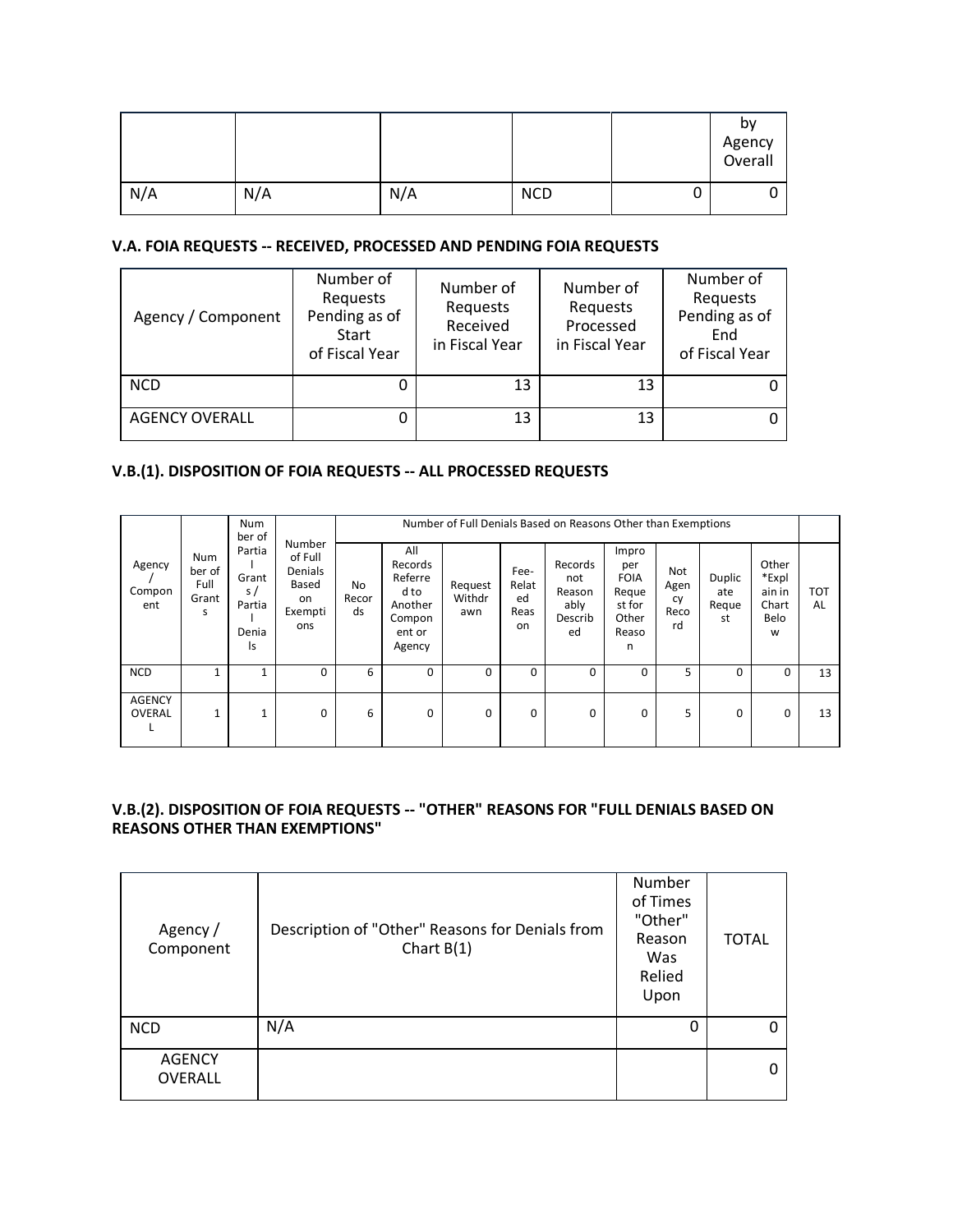| Agency /                        | Ex. | Ex. | Ex. | Ex. | Ex. | Ex. | Ex.  | Ex.  | Ex.  | Ex.  | Ex.  | Ex.  | Ex. | Ex. |
|---------------------------------|-----|-----|-----|-----|-----|-----|------|------|------|------|------|------|-----|-----|
| Component                       |     |     |     | 4   | 5   | 6   | 7(A) | 7(B) | 7(C) | 7(D) | 7(E) | 7(F) | 8   |     |
| <b>NCD</b>                      | 0   | 0   |     | 0   |     |     | 0    |      | 0    | 0    | 0    |      |     | 0   |
| <b>AGENCY</b><br><b>OVERALL</b> | 0   |     |     |     |     |     |      |      | 0    |      | 0    |      |     | 0   |

#### **V.B.(3). DISPOSITION OF FOIA REQUESTS -- NUMBER OF TIMES EXEMPTIONS APPLIED**

#### **VI.A. ADMINISTRATIVE APPEALS OF INITIAL DETERMINATIONS OF FOIA REQUESTS -- RECEIVED, PROCESSED, AND PENDING ADMINISTRATIVE APPEALS**

| Agency/<br>Component            | Number of<br>Appeals<br>Pending as of<br><b>Start</b><br>of Fiscal Year | Number of<br>Appeals<br>Received<br>in Fiscal Year | Number of<br>Appeals<br>Processed<br>in Fiscal Year | Number of<br>Appeals<br>Pending as of<br>End<br>of Fiscal Year |  |
|---------------------------------|-------------------------------------------------------------------------|----------------------------------------------------|-----------------------------------------------------|----------------------------------------------------------------|--|
| <b>NCD</b>                      | 0                                                                       |                                                    |                                                     |                                                                |  |
| <b>AGENCY</b><br><b>OVERALL</b> | 0                                                                       |                                                    | 0                                                   |                                                                |  |

#### **VI.B. DISPOSITION OF ADMINISTRATIVE APPEALS -- ALL PROCESSED APPEALS**

| Agency/<br>Component     | <b>Number</b><br>Affirmed on<br>Appeal | <b>Number Partially</b><br><b>Affirmed &amp; Partially</b><br>Reversed/Remanded<br>on Appeal | <b>Number Completely</b><br>Reversed/Remanded<br>on Appeal | Number of<br>Appeals<br>Closed for<br>Other<br>Reasons | <b>TOTAL</b> |
|--------------------------|----------------------------------------|----------------------------------------------------------------------------------------------|------------------------------------------------------------|--------------------------------------------------------|--------------|
| <b>NCD</b>               | 0                                      |                                                                                              |                                                            |                                                        |              |
| <b>AGENCY</b><br>OVERALL | 0                                      | 0                                                                                            |                                                            |                                                        |              |

#### **VI.C.(1). REASONS FOR DENIAL ON APPEAL -- NUMBER OF TIMES EXEMPTIONS APPLIED**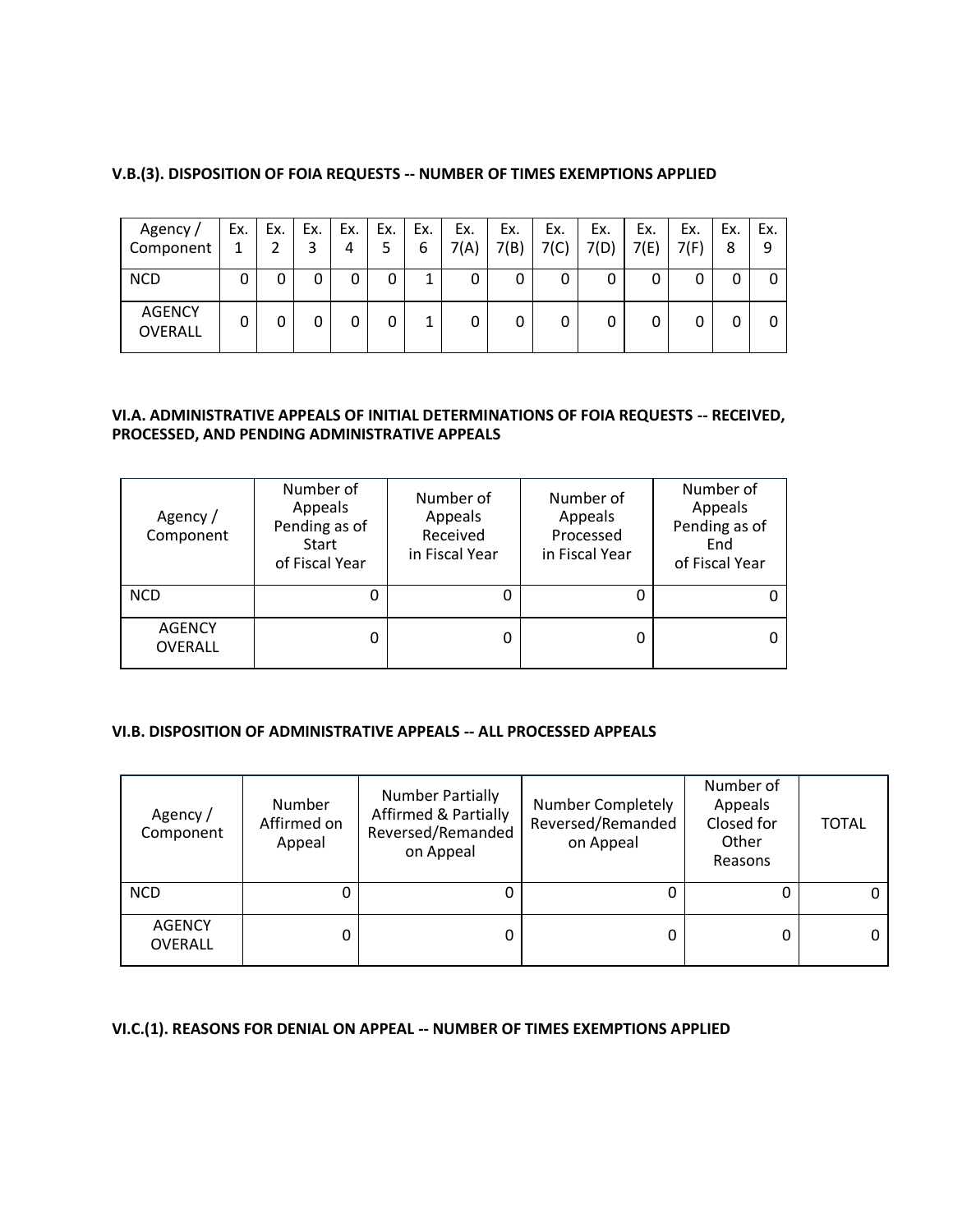| Agency /<br>Component           | Ex. | Ex. | Ex.<br>3 | Ex.<br>4 | Ex.<br>5 | Ex.<br>6 | Ex.<br>7(A) | Ex.<br>7(B) | Ex.<br>7(C) | Ex.<br>7(D) | Ex.<br>7(E) | Ex.<br>7(F) | Ex.<br>8 | Ex.<br>9 |
|---------------------------------|-----|-----|----------|----------|----------|----------|-------------|-------------|-------------|-------------|-------------|-------------|----------|----------|
| <b>NCD</b>                      | 0   | 0   | 0        | 0        | 0        |          | 0           |             | 0           |             | 0           |             |          |          |
| <b>AGENCY</b><br><b>OVERALL</b> | 0   | 0   | 0        | 0        | 0        |          | 0           |             | 0           |             | 0           |             |          |          |

# VI.C.(2). REASONS FOR DENIAL ON APPEAL -- REASONS OTHER THAN EXEMPTIONS

| Agency<br>Compo<br>nent                 | No<br>Reco<br>rds | Reco<br>rds<br>Refer<br>red<br>at<br>Initial<br>Requ<br>est<br>Level | Reques<br>Withdr<br>awn | Fee-<br>Rela<br>ted<br>Reas<br>on | Record<br>s not<br>Reason<br>ably<br>Describ<br>ed | Impro<br>per<br>Requ<br>est<br>for<br>Other<br>Reaso<br>ns | Not<br>Age<br>ncy<br>Rec<br>ord | Dupli<br>cate<br>Requ<br>est or<br>Appe<br>al | Requ<br>est in<br>Litiga<br>tion | Appea<br>Based<br>Solely<br>on<br>Denial<br>of<br>Reque<br>st for<br>Expedi<br>ted<br>Proces<br>sing | Othe<br>*Expl<br>ain in<br>chart<br>belo<br>W |
|-----------------------------------------|-------------------|----------------------------------------------------------------------|-------------------------|-----------------------------------|----------------------------------------------------|------------------------------------------------------------|---------------------------------|-----------------------------------------------|----------------------------------|------------------------------------------------------------------------------------------------------|-----------------------------------------------|
| <b>NCD</b>                              | 0                 | 0                                                                    | 0                       | 0                                 | 0                                                  | 0                                                          | 0                               | 0                                             | 0                                | 0                                                                                                    | $\mathbf 0$                                   |
| <b>AGENC</b><br>Υ<br><b>OVERA</b><br>LL | 0                 | 0                                                                    | 0                       | 0                                 | 0                                                  | 0                                                          | 0                               | 0                                             | 0                                | 0                                                                                                    | $\mathbf{0}$                                  |

## VI.C.(3). REASONS FOR DENIAL ON APPEAL -- "OTHER" REASONS

| Agency /<br>Component           | Description of "Other" Reasons for Denial on<br>Appeal from Chart C(2) | Number of<br><b>Times</b><br>"Other"<br>Reason<br>Was Relied<br>Upon | <b>TOTAL</b> |
|---------------------------------|------------------------------------------------------------------------|----------------------------------------------------------------------|--------------|
| <b>NCD</b>                      | N/A                                                                    | 0                                                                    |              |
| <b>AGENCY</b><br><b>OVERALL</b> |                                                                        |                                                                      |              |

# VI.C.(4). RESPONSE TIME FOR ADMINISTRATIVE APPEALS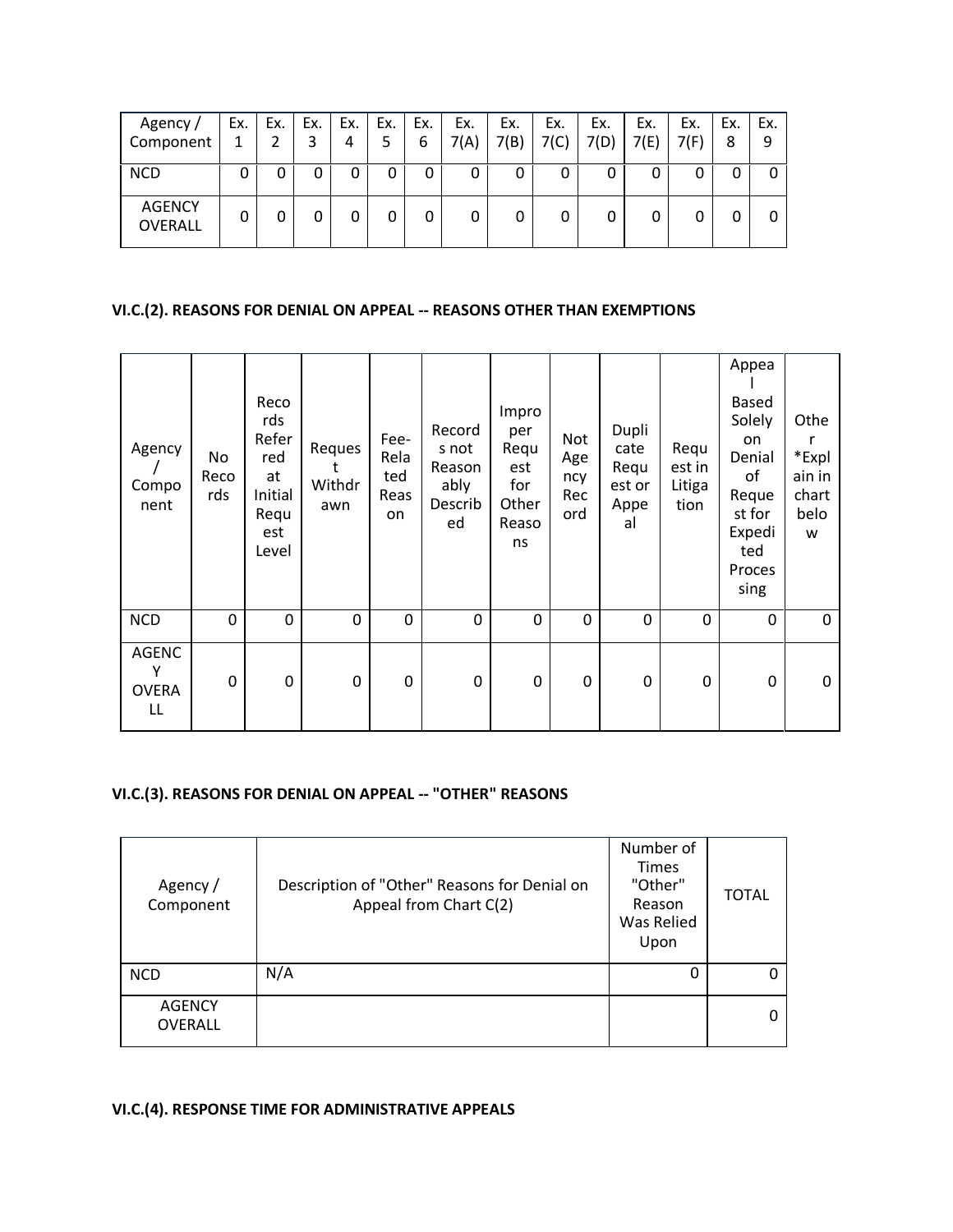| Agency /<br>Component           | <b>Median Number</b><br>of Days | Average<br>Number of Days | Lowest Number<br>of Days | <b>Highest Number</b><br>of Days |
|---------------------------------|---------------------------------|---------------------------|--------------------------|----------------------------------|
| <b>NCD</b>                      | N/A                             | N/A                       | N/A                      | N/A                              |
| <b>AGENCY</b><br><b>OVERALL</b> | N/A                             | N/A                       | N/A                      | N/A                              |

# **VI.C.(5). TEN OLDEST PENDING ADMINISTRATIVE APPEALS**

| Agency /<br>Component |                              | 10th<br>Oldest<br>Appeal | 9th | 8th      | 7th | 6th | 5th | 4th | 3rd          | 2 <sub>nd</sub> | Oldest<br>Appeal |
|-----------------------|------------------------------|--------------------------|-----|----------|-----|-----|-----|-----|--------------|-----------------|------------------|
|                       | Date of<br>Appeal            | N/A                      | N/A | N/A      | N/A | N/A | N/A | N/A | N/A          | N/A             | N/A              |
| <b>NCD</b>            | Number<br>of Days<br>Pending | 0                        | 0   | $\Omega$ | 0   | 0   | 0   | 0   | $\mathbf{0}$ | 0               | 0                |
| <b>AGENCY</b>         | Date of<br>Appeal            | N/A                      | N/A | N/A      | N/A | N/A | N/A | N/A | N/A          | N/A             | N/A              |
| <b>OVERALL</b>        | Number<br>of Days<br>Pending | 0                        | 0   | 0        | 0   | 0   | 0   | 0   | $\mathbf{0}$ | 0               | 0                |

# **VII.A. FOIA REQUESTS -- RESPONSE TIME FOR ALL PROCESSED PERFECTED REQUESTS**

|                   |            |            | <b>SIMPLE</b> |            |            |            | <b>COMPLEX</b> |            |            |            | <b>EXPEDITED PROCESSING</b> |      |
|-------------------|------------|------------|---------------|------------|------------|------------|----------------|------------|------------|------------|-----------------------------|------|
| Agency            | Medi       | Aver       | Lowe          | High       | Medi       | Aver       | Lowe           | High       | Medi       | Aver       | Lowe                        | High |
|                   | an         | age        | st            | est        | an         | age        | st             | est        | an         | age        | st                          | est  |
| Compo             | <b>Num</b> | <b>Num</b> | <b>Num</b>    | <b>Num</b> | <b>Num</b> | <b>Num</b> | Num            | <b>Num</b> | <b>Num</b> | <b>Num</b> | Num                         | Num  |
| nent              | ber        | ber        | ber           | ber        | ber        | ber        | ber            | ber        | ber        | ber        | ber                         | ber  |
|                   | οf         | οf         | of            | οf         | οf         | οf         | οf             | οf         | οf         | οf         | οf                          | of   |
|                   | Days       | Days       | Days          | Days       | Days       | Days       | Days           | Days       | Days       | Days       | Days                        | Days |
| <b>NCD</b>        | 4          | 8          | 1             | 52         | N/A        | N/A        | N/A            | N/A        | 10         | 16         | 1                           | 52   |
| <b>AGENC</b><br>v |            |            |               |            |            |            |                |            |            |            |                             |      |
| <b>OVERA</b>      |            |            |               |            |            |            |                |            |            |            |                             |      |
| LL                | 4          | 8          | 1             | 52         | N/A        | N/A        | N/A            | N/A        | 10         | 16         | 1                           | 52   |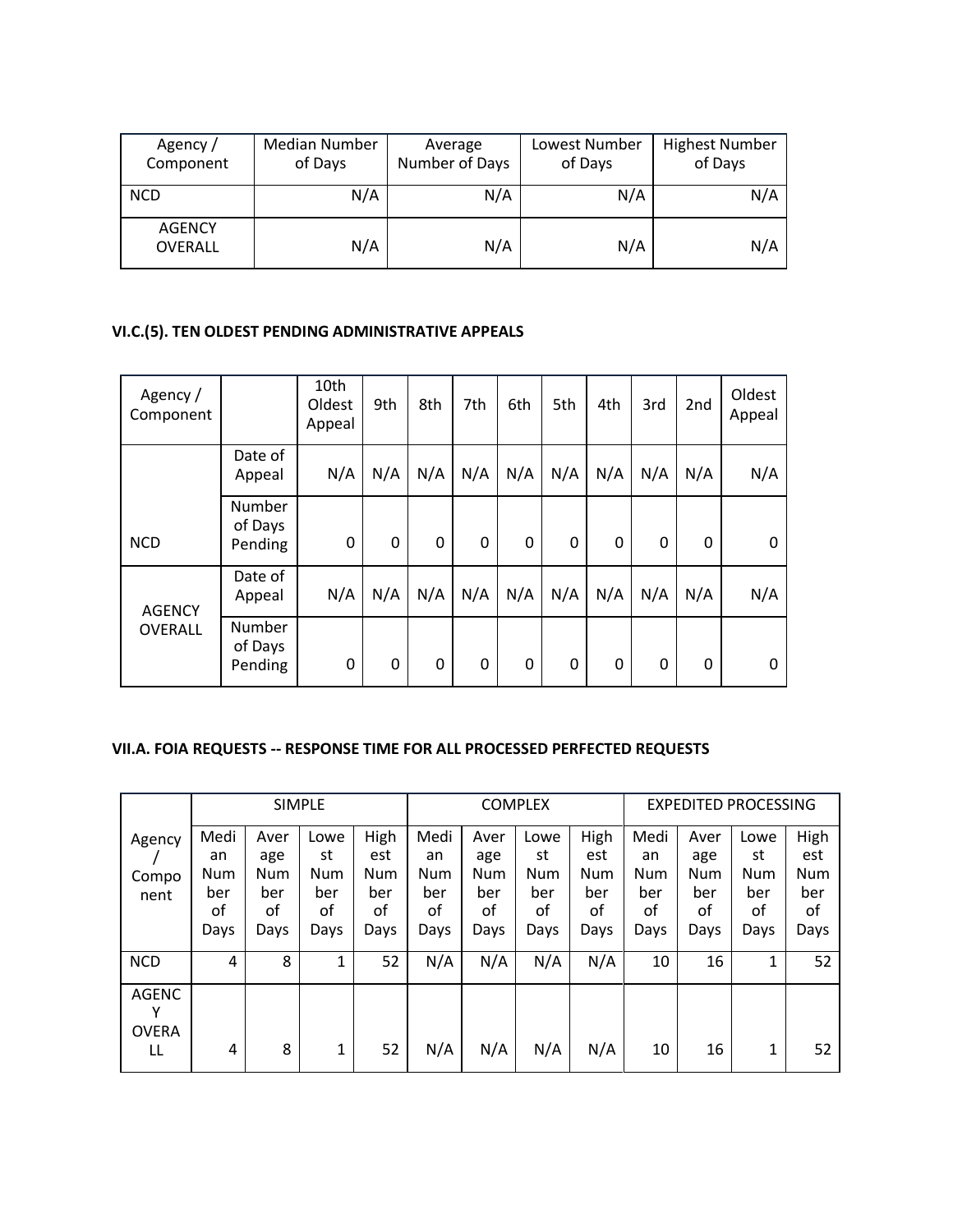#### **VII.B. PROCESSED REQUESTS -- RESPONSE TIME FOR PERFECTED REQUESTS IN WHICH INFORMATION WAS GRANTED**

|                                         |                                        |                                                | <b>SIMPLE</b>                                 |                                         |                                               |                                                | <b>COMPLEX</b>                                |                                                |                                               |                                                | <b>EXPEDITED PROCESSING</b>            |                                                |
|-----------------------------------------|----------------------------------------|------------------------------------------------|-----------------------------------------------|-----------------------------------------|-----------------------------------------------|------------------------------------------------|-----------------------------------------------|------------------------------------------------|-----------------------------------------------|------------------------------------------------|----------------------------------------|------------------------------------------------|
| Agency<br>Compo<br>nent                 | Medi<br>an<br>Num<br>ber<br>οf<br>Days | Aver<br>age<br><b>Num</b><br>ber<br>οf<br>Days | Lowe<br>st<br><b>Num</b><br>ber<br>of<br>Days | High<br>est<br>Num<br>ber<br>οf<br>Days | Medi<br>an<br><b>Num</b><br>ber<br>οf<br>Days | Aver<br>age<br><b>Num</b><br>ber<br>οf<br>Days | Lowe<br>st<br><b>Num</b><br>ber<br>οf<br>Days | High<br>est<br><b>Num</b><br>ber<br>οf<br>Days | Medi<br>an<br><b>Num</b><br>ber<br>οf<br>Days | Aver<br>age<br><b>Num</b><br>ber<br>οf<br>Days | Lowe<br>st<br>Num<br>ber<br>οf<br>Days | High<br>est<br><b>Num</b><br>ber<br>οf<br>Days |
| <b>NCD</b>                              | 16                                     | 16.5                                           | 4                                             | 29                                      | N/A                                           | N/A                                            | N/A                                           | N/A                                            | N/A                                           | N/A                                            | N/A                                    | N/A                                            |
| <b>AGENC</b><br>v<br><b>OVERA</b><br>LL | 16                                     | 16.5                                           | 4                                             | 29                                      | N/A                                           | N/A                                            | N/A                                           | N/A                                            | N/A                                           | N/A                                            | N/A                                    | N/A                                            |

#### **VII.C. PROCESSED SIMPLE REQUESTS -- RESPONSE TIME IN DAY INCREMENTS**

| Agency/<br>Compone<br>nt        | $\leq$ 1-<br>20<br>Day<br>s | 21-<br>40<br>Day<br>s | $41 -$<br>60<br>Day<br>s | $61 -$<br>80<br>Day | $81 -$<br>100<br>Day | 101<br>120<br>Day<br>S | 121<br>140<br>Day | 141<br>$\overline{\phantom{0}}$<br>160<br>Day<br>S | 161<br>180<br>Day<br>s | 181<br>200<br>Day | 201<br>-<br>300<br>Day<br>ς | 301<br>-<br>400<br>Day<br>S | 401<br>+<br>Day<br>s | тот<br>AL |
|---------------------------------|-----------------------------|-----------------------|--------------------------|---------------------|----------------------|------------------------|-------------------|----------------------------------------------------|------------------------|-------------------|-----------------------------|-----------------------------|----------------------|-----------|
| <b>NCD</b>                      | 4                           |                       | 0                        | 0                   | 0                    | 0                      | 0                 | 0                                                  | 0                      | 0                 | 0                           | 0                           | 0                    |           |
| <b>AGENCY</b><br><b>OVERALL</b> | 4                           |                       | 0                        | 0                   | 0                    | 0                      | 0                 | 0                                                  | 0                      | 0                 | 0                           | 0                           | 0                    |           |

## **VII.C. PROCESSED COMPLEX REQUESTS -- RESPONSE TIME IN DAY INCREMENTS**

| Agency/<br>Compone<br>nt | $\leq$ 1-<br>20<br>Day<br>s | 21-<br>40<br>Day<br>S | $41 -$<br>60<br>Day<br>s | $61 -$<br>80<br>Day | $81 -$<br>100<br>Day | 101<br>120<br>Day<br>S | 121<br>140<br>Day | 141<br>$\overline{\phantom{0}}$<br>160<br>Dav<br>S | 161<br>180<br>Day<br>s | 181<br>200<br>Day | 201<br>-<br>300<br>Day | 301<br>-<br>400<br>Day<br>s | 401<br>+<br>Day<br>s | тот<br>AL |
|--------------------------|-----------------------------|-----------------------|--------------------------|---------------------|----------------------|------------------------|-------------------|----------------------------------------------------|------------------------|-------------------|------------------------|-----------------------------|----------------------|-----------|
| <b>NCD</b>               | 0                           | 0                     | 0                        | 0                   | 0                    | 0                      | 0                 | 0                                                  | 0                      | 0                 | 0                      | 0                           | 0                    | 0         |
| <b>AGENCY</b><br>OVERALL | 0                           | 0                     | 0                        | 0                   | 0                    | 0                      | 0                 | 0                                                  | 0                      | 0                 | 0                      | 0                           | 0                    | 0         |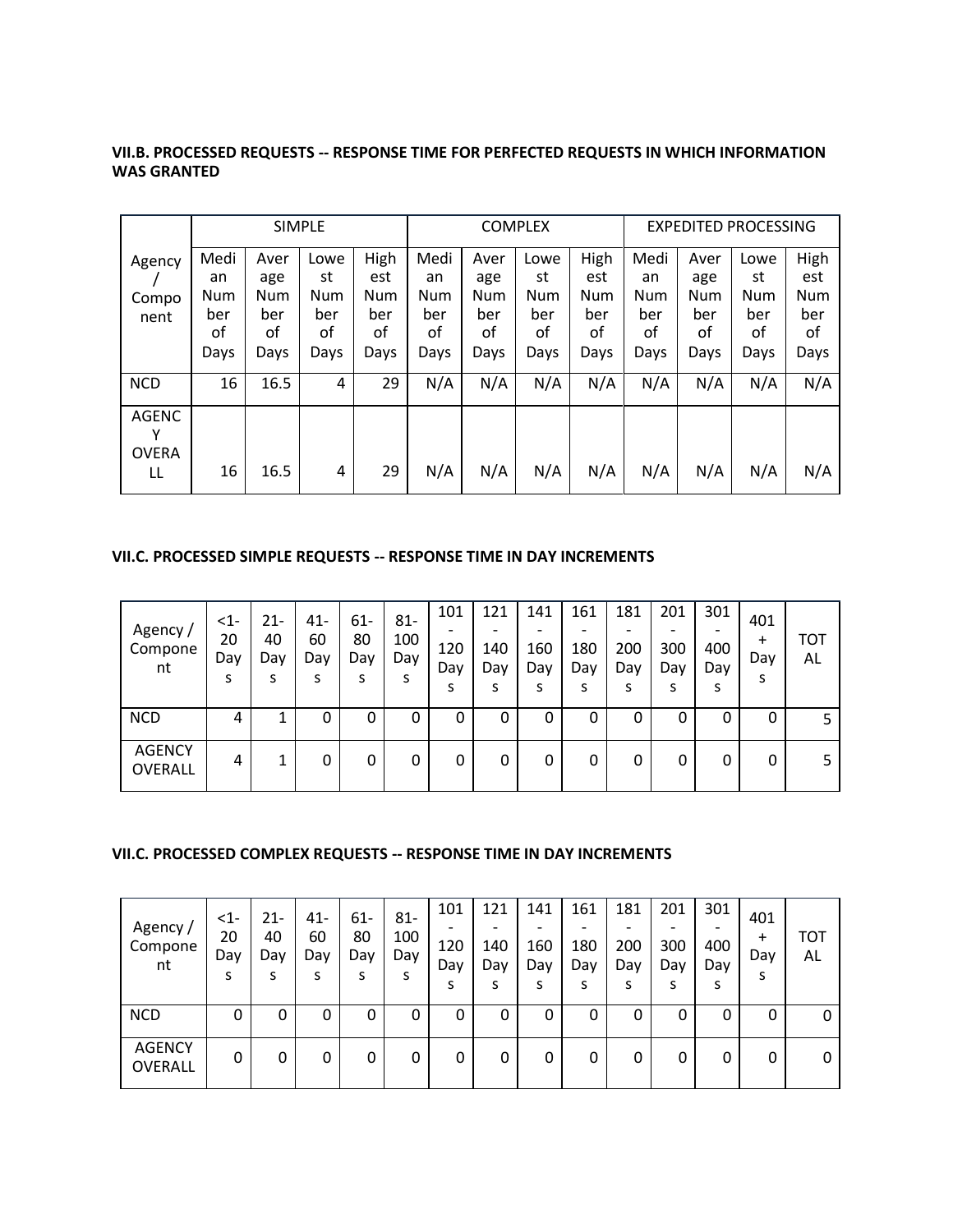| Agency /<br>Compone<br>nt | $\leq$ 1-<br>20<br>Day<br>S | $21-$<br>40<br>Day | $41 -$<br>60<br>Day | 61-<br>80<br>Day | $81 -$<br>100<br>Day | 101<br>120<br>Day<br>s | 121<br>140<br>Day | 141<br>160<br>Day<br>S | 161<br>180<br>Day<br>s | 181<br>200<br>Day | 201<br>-<br>300<br>Day<br>S | 301<br>400<br>Day<br>s | 401<br>$\ddot{}$<br>Day<br>s | тот<br>AL |
|---------------------------|-----------------------------|--------------------|---------------------|------------------|----------------------|------------------------|-------------------|------------------------|------------------------|-------------------|-----------------------------|------------------------|------------------------------|-----------|
| <b>NCD</b>                |                             | 0                  |                     | 0                | 0                    | 0                      | 0                 | 0                      | 0                      | 0                 | 0                           | 0                      | 0                            | 8         |
| <b>AGENCY</b><br>OVERALL  | ⇁                           | 0                  |                     | 0                | 0                    | 0                      | 0                 | 0                      | 0                      | 0                 | 0                           | 0                      | 0                            | 8         |

## **VII.C. PROCESSED REQUESTS GRANTED EXPEDITED PROCESSING -- RESPONSE TIME IN DAY INCREMENTS**

#### **VII.D. PENDING REQUESTS -- ALL PENDING PERFECTED REQUESTS**

|                           |                      | <b>SIMPLE</b>                              |                                      |                      | <b>COMPLEX</b>                             |                                      |                      | <b>EXPEDITED PROCESSING</b>         |                                      |
|---------------------------|----------------------|--------------------------------------------|--------------------------------------|----------------------|--------------------------------------------|--------------------------------------|----------------------|-------------------------------------|--------------------------------------|
| Agency /<br>Compone<br>nt | Numbe<br>Pendin<br>g | Media<br>n<br><b>Numbe</b><br>r of<br>Days | Averag<br>e<br>Numbe<br>r of<br>Days | Numbe<br>Pendin<br>g | Media<br>n<br><b>Numbe</b><br>r of<br>Days | Averag<br>e<br>Numbe<br>r of<br>Days | Numbe<br>Pendin<br>g | Media<br>n<br>Numbe<br>r of<br>Days | Averag<br>e<br>Numbe<br>r of<br>Days |
| <b>NCD</b>                | 0                    | N/A                                        | N/A                                  | 0                    | N/A                                        | N/A                                  | 0                    | N/A                                 | N/A                                  |
| <b>AGENCY</b><br>OVERALL  | 0                    | N/A                                        | N/A                                  | 0                    | N/A                                        | N/A                                  | 0                    | N/A                                 | N/A                                  |

## **VII.E. PENDING REQUESTS -- TEN OLDEST PENDING PERFECTED REQUESTS**

| Agency /<br>Component           |                              | 10th<br>Oldest<br>Request | 9th | 8th | 7th | 6th | 5th | 4th | 3rd | 2 <sub>nd</sub> | Oldest<br>Request |
|---------------------------------|------------------------------|---------------------------|-----|-----|-----|-----|-----|-----|-----|-----------------|-------------------|
|                                 | Date of<br>Receipt           | N/A                       | N/A | N/A | N/A | N/A | N/A | N/A | N/A | N/A             | N/A               |
| <b>NCD</b>                      | Number<br>of Days<br>Pending | 0                         | 0   | 0   | 0   | 0   | 0   | 0   | 0   | 0               | 0                 |
| <b>AGENCY</b><br><b>OVERALL</b> | Date of<br>Receipt           | N/A                       | N/A | N/A | N/A | N/A | N/A | N/A | N/A | N/A             | N/A               |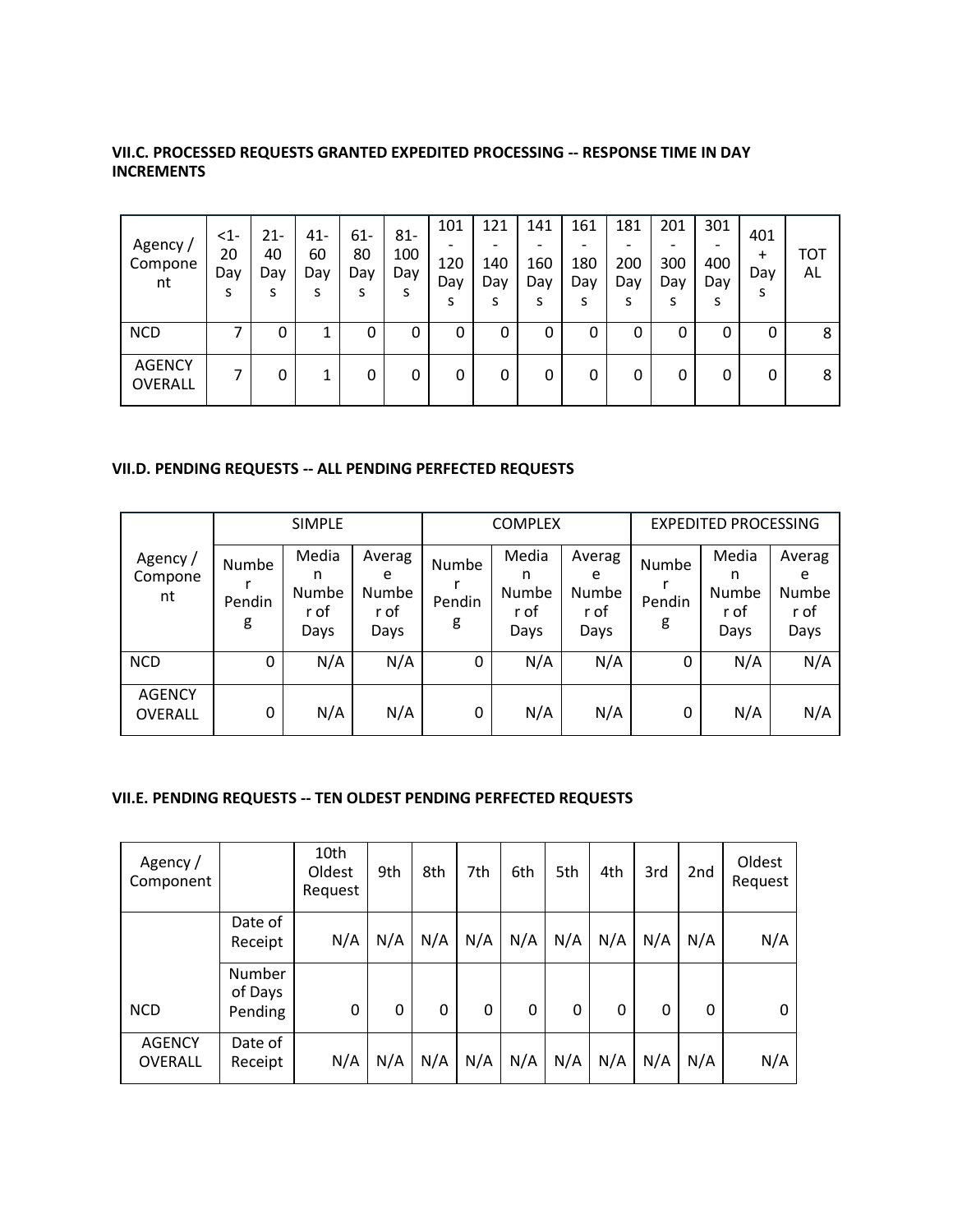| Number<br>of Days<br>Pending | 0 | L | ⌒<br>U | ◠<br>v | u | ∽<br>U | ◠<br>∼ | υ |  |
|------------------------------|---|---|--------|--------|---|--------|--------|---|--|
|                              |   |   |        |        |   |        |        |   |  |

# **VIII.A. REQUESTS FOR EXPEDITED PROCESSING**

| Agency /<br>Component    | Number<br>Granted | Number<br>Denied | Median<br>Number of<br>Days to<br>Adjudicate | Average<br>Number of<br>Days to<br>Adjudicate | Number<br>Adjudicated<br>Within Ten<br>Calendar<br>Days |
|--------------------------|-------------------|------------------|----------------------------------------------|-----------------------------------------------|---------------------------------------------------------|
| <b>NCD</b>               | 8                 |                  |                                              |                                               | 8                                                       |
| <b>AGENCY</b><br>OVERALL | 8                 |                  |                                              |                                               |                                                         |

# **VIII.B. Requests for Fee Waiver**

| Agency /<br>Component           | Number<br>Granted | Number Denied | <b>Median Number</b><br>of Days to<br>Adjudicate | Average<br>Number of Days<br>to Adjudicate |
|---------------------------------|-------------------|---------------|--------------------------------------------------|--------------------------------------------|
| <b>NCD</b>                      | 11                |               |                                                  |                                            |
| <b>AGENCY</b><br><b>OVERALL</b> | 11                |               |                                                  |                                            |

## **IX. FOIA Personnel and Costs**

|                                 |                                                      | PERSONNEL                                                          |                                                           | <b>COSTS</b>        |                                 |                |  |
|---------------------------------|------------------------------------------------------|--------------------------------------------------------------------|-----------------------------------------------------------|---------------------|---------------------------------|----------------|--|
| Agency /<br>Component           | Number of<br>"Full-Time<br><b>FOIA</b><br>Employees" | Number of<br>"Equivalent<br>Full-Time<br><b>FOIA</b><br>Employees" | Total<br>Number of<br>"Full-Time<br><b>FOIA</b><br>Staff" | Processing<br>Costs | Litigation-<br>Related<br>Costs | Total<br>Costs |  |
| <b>NCD</b>                      | 0                                                    | 0.10                                                               | 0.10                                                      | 9300.00             | 0.00                            | 9300.00        |  |
| <b>AGENCY</b><br><b>OVERALL</b> | 0                                                    | 0.10                                                               | 0.10                                                      | 9300.00             | 0.00                            | 9300.00        |  |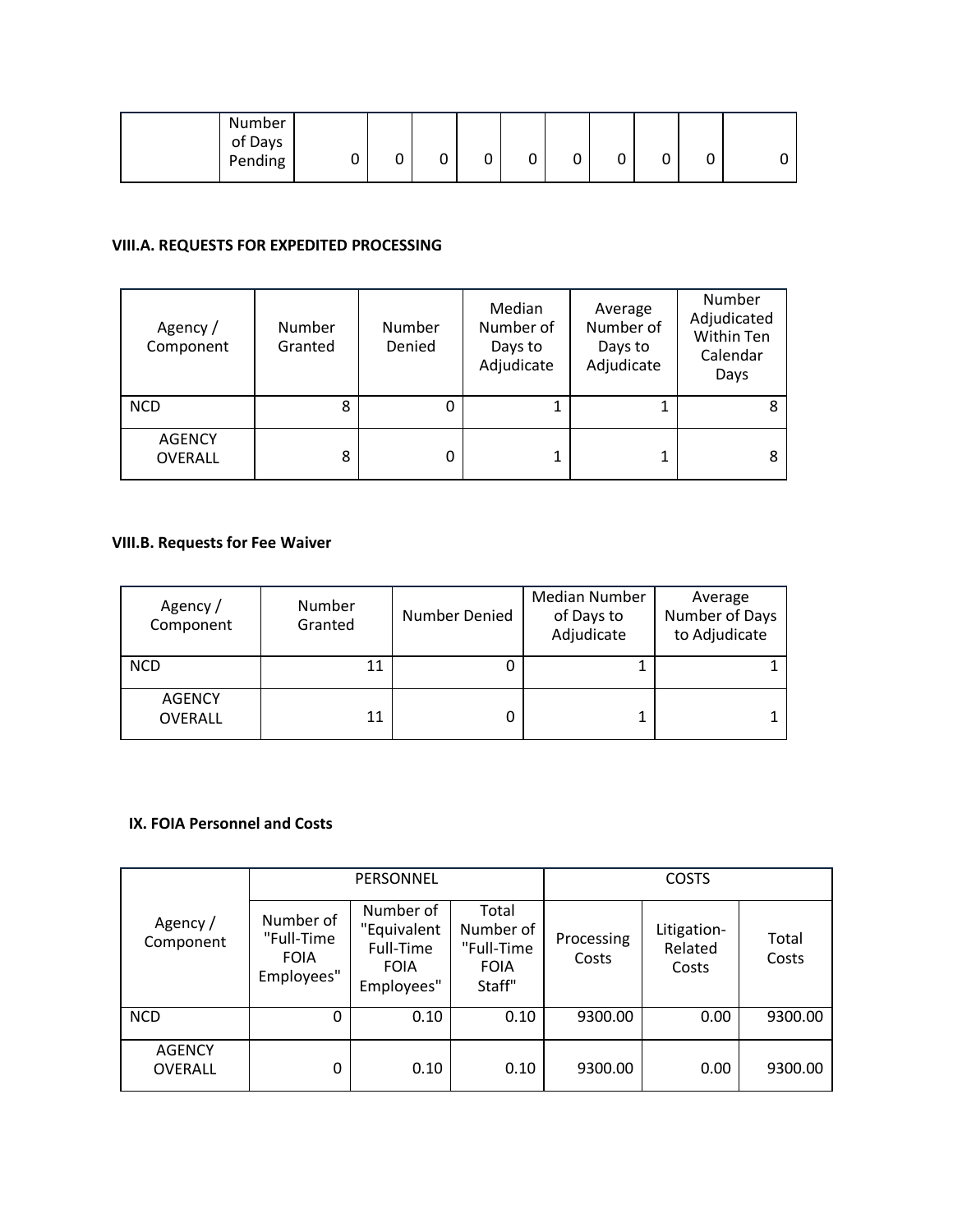## **X. Fees Collected for Processing Requests**

| Agency /<br>Component    | <b>Total Amount</b><br>of Fees<br>Collected | Percentage of<br><b>Total Costs</b> |
|--------------------------|---------------------------------------------|-------------------------------------|
| NCD                      | 0.00                                        | 0.0000                              |
| <b>AGENCY</b><br>OVERALL | 0.00                                        | 0.0000                              |

## **XI.A. Number of Times Subsection (C) Used**

| Agency /<br>Component | Number of Times Subsection Used |
|-----------------------|---------------------------------|
| <b>NCD</b>            |                                 |
| <b>AGENCY OVERALL</b> |                                 |

# **XI.B. Number of Subsection (A)(2) Postings**

| Agency /<br>Component    | Number of<br><b>Records Posted</b><br>by the FOIA<br>Office | Number of<br><b>Records Posted</b><br>by Program<br><b>Offices</b> |  |
|--------------------------|-------------------------------------------------------------|--------------------------------------------------------------------|--|
| <b>NCD</b>               |                                                             | 53                                                                 |  |
| <b>AGENCY</b><br>OVERALL | 0                                                           | 53                                                                 |  |

## **XII.A. Backlogs of FOIA Requests and Administrative Appeals**

| Agency /  | Number of      | Number of     |  |
|-----------|----------------|---------------|--|
| Component | Backlogged     | Backlogged    |  |
|           | Requests as of | Appeals as of |  |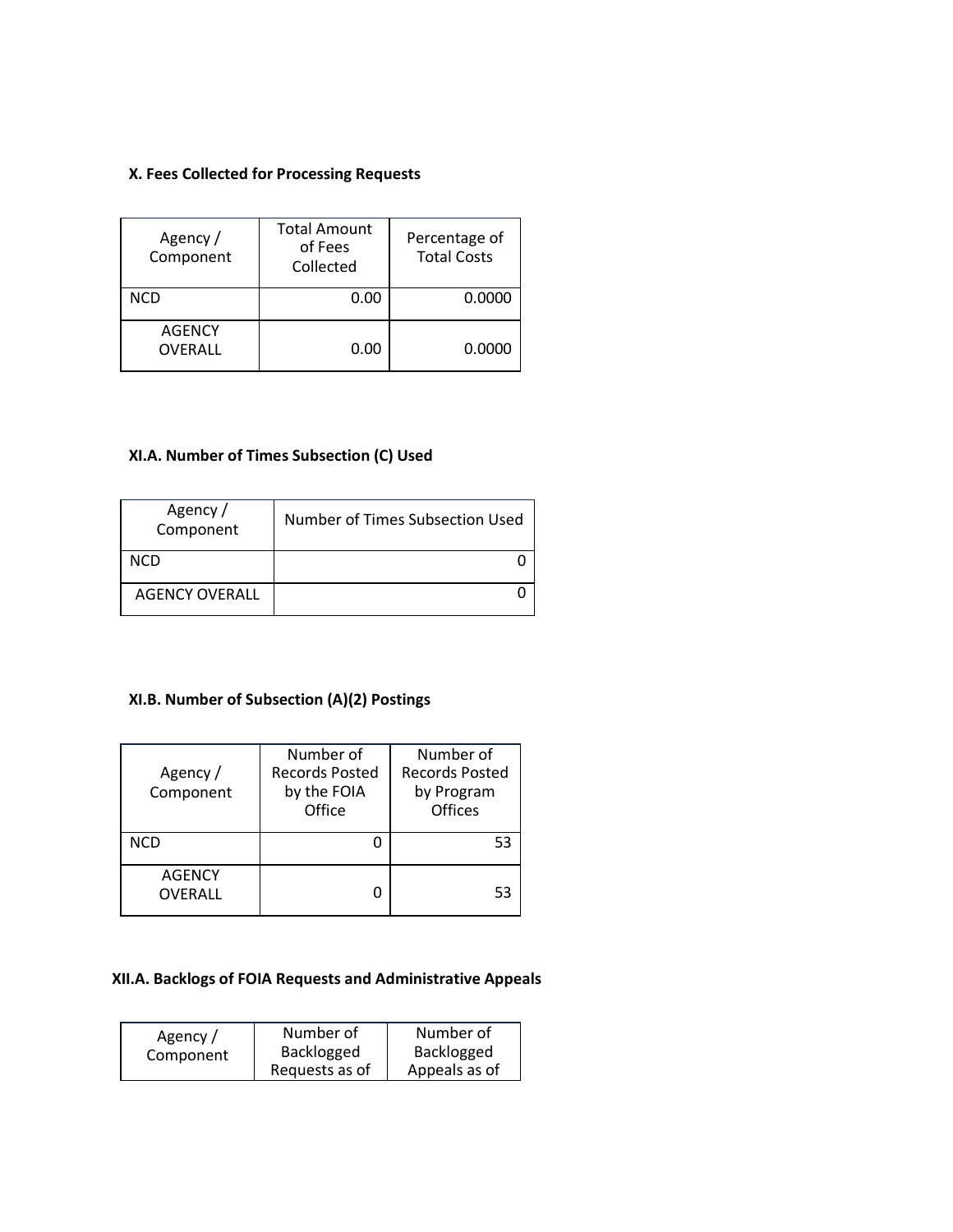|                                 | End of Fiscal<br>Year | End of Fiscal<br>Year |  |
|---------------------------------|-----------------------|-----------------------|--|
| <b>NCD</b>                      |                       |                       |  |
| <b>AGENCY</b><br><b>OVERALL</b> |                       |                       |  |

## **XII.B. CONSULTATIONS ON FOIA REQUESTS -- RECEIVED, PROCESSED, AND PENDING CONSULTATIONS**

| Agency/<br>Component            | Number of<br>Consultations<br>Received from<br><b>Other Agencies</b><br>that were<br>Pending at the<br>Agency as of<br>Start<br>of the Fiscal<br>Year | Number of<br>Consultations<br>Received from<br><b>Other Agencies</b><br>During the Fiscal<br>Year | Number of<br>Consultations<br>Received from<br><b>Other Agencies</b><br>that were<br>Processed by<br>the Agency<br>During the Fiscal<br>Year | Number of<br>Consultations<br>Received from<br><b>Other Agencies</b><br>that were<br>Pending at the<br>Agency as of<br>End<br>of the Fiscal<br>Year |
|---------------------------------|-------------------------------------------------------------------------------------------------------------------------------------------------------|---------------------------------------------------------------------------------------------------|----------------------------------------------------------------------------------------------------------------------------------------------|-----------------------------------------------------------------------------------------------------------------------------------------------------|
| <b>NCD</b>                      | 0                                                                                                                                                     | 0                                                                                                 | 0                                                                                                                                            |                                                                                                                                                     |
| <b>AGENCY</b><br><b>OVERALL</b> | 0                                                                                                                                                     | n                                                                                                 | U                                                                                                                                            |                                                                                                                                                     |

#### **XII.C. CONSULTATIONS ON FOIA REQUESTS -- TEN OLDEST CONSULTATIONS RECEIVED FROM OTHER AGENCIES AND PENDING AT THE AGENCY**

| Agency /<br>Componen<br>t |                       | 10th Oldest<br>Consultatio<br>n | 9th     | 8th         | 7th     | 6th     | 5th     | 4th     | 3rd     | 2n<br>d | Oldest<br>Consultatio<br>n |
|---------------------------|-----------------------|---------------------------------|---------|-------------|---------|---------|---------|---------|---------|---------|----------------------------|
|                           | Date                  | N/A                             | N/<br>A | N/<br>A     | N/<br>A | N/<br>A | N/<br>A | N/<br>A | N/<br>A | N/<br>A | N/A                        |
| <b>NCD</b>                | Numbe<br>r of<br>Days | 0                               | 0       | 0           | 0       | 0       | 0       | 0       | 0       | 0       | 0                          |
| <b>AGENCY</b>             | Date                  | N/A                             | N/<br>A | N/<br>Α     | N/<br>A | N/<br>A | N/<br>A | N/<br>A | N/<br>Α | N/<br>A | N/A                        |
| OVERALL                   | Numbe<br>r of<br>Days | 0                               | 0       | $\mathbf 0$ | 0       | 0       | 0       | 0       | 0       | 0       | 0                          |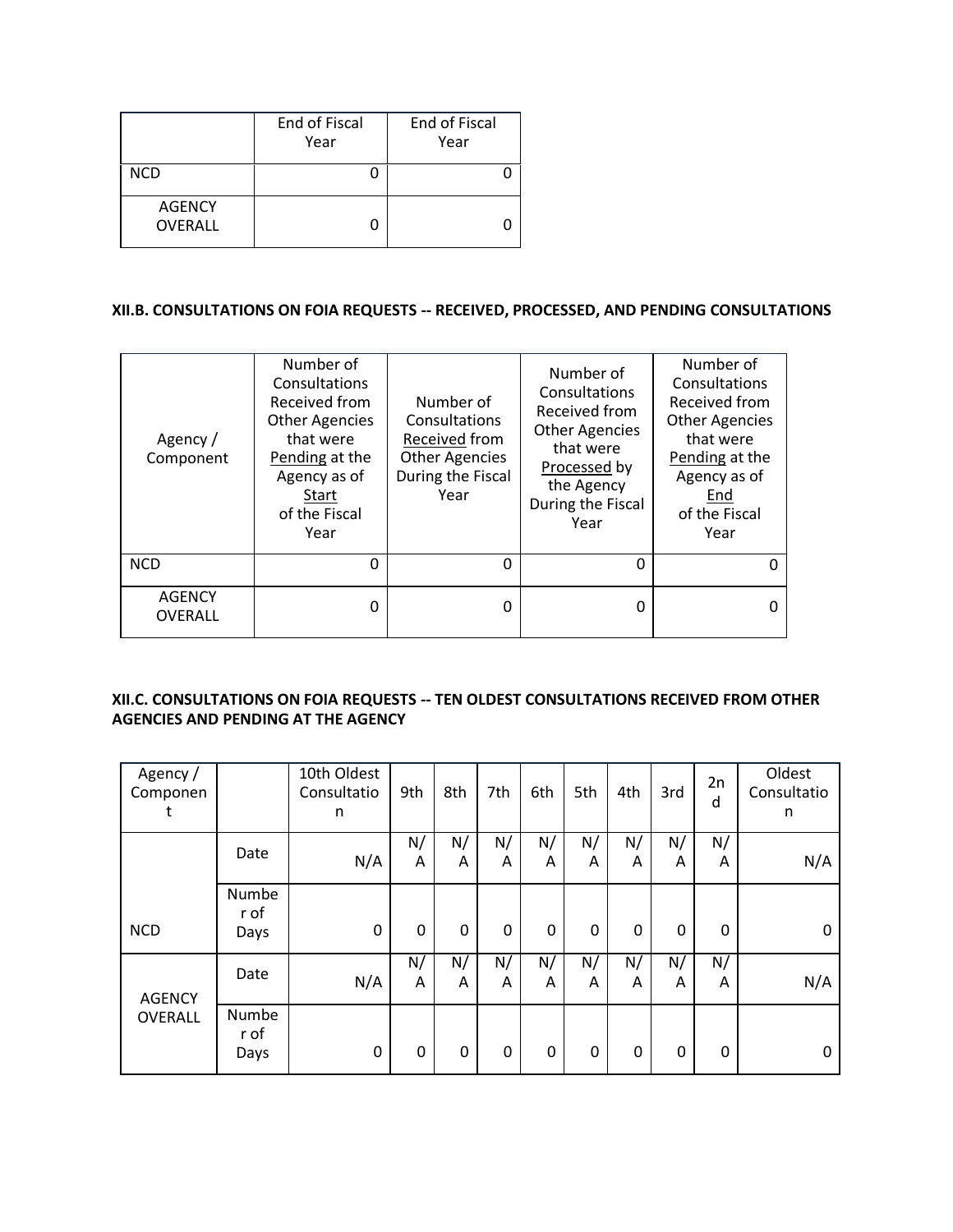#### **XII.D.(1). COMPARISON OF NUMBERS OF REQUESTS FROM PREVIOUS AND CURRENT ANNUAL REPORT -- REQUESTS RECEIVED AND PROCESSED**

|                                 |                                                                                             | NUMBER OF REQUESTS RECEIVED                                                             | <b>NUMBER OF REQUESTS</b><br><b>PROCESSED</b>                                            |                                                                                             |  |
|---------------------------------|---------------------------------------------------------------------------------------------|-----------------------------------------------------------------------------------------|------------------------------------------------------------------------------------------|---------------------------------------------------------------------------------------------|--|
| Agency /<br>Component           | Number<br><b>Received During</b><br>Fiscal Year from<br>Last Year's<br><b>Annual Report</b> | Number<br><b>Received During</b><br>Fiscal Year from<br><b>Current Annual</b><br>Report | Number<br>Processed<br><b>During Fiscal</b><br>Year from Last<br>Year's Annual<br>Report | Number<br>Processed<br><b>During Fiscal</b><br>Year from<br><b>Current Annual</b><br>Report |  |
| <b>NCD</b>                      | 15                                                                                          | 13                                                                                      | 16                                                                                       | 13                                                                                          |  |
| <b>AGENCY</b><br><b>OVERALL</b> | 15                                                                                          | 13                                                                                      | 16                                                                                       | 13                                                                                          |  |

#### **XII.D.(2). COMPARISON OF NUMBERS OF REQUESTS FROM PREVIOUS AND CURRENT ANNUAL REPORT -- BACKLOGGED REQUESTS**

| Agency/<br>Component     | Number of<br>Backlogged<br>Requests as of<br>End of the Fiscal<br>Year from<br><b>Previous Annual</b><br>Report | Number of<br>Backlogged<br>Requests as of<br>End of the Fiscal<br><b>Year from Current</b><br><b>Annual Report</b> |
|--------------------------|-----------------------------------------------------------------------------------------------------------------|--------------------------------------------------------------------------------------------------------------------|
| <b>NCD</b>               |                                                                                                                 |                                                                                                                    |
| <b>AGENCY</b><br>OVERALL |                                                                                                                 |                                                                                                                    |

#### **XII.E.(1). COMPARISON OF NUMBERS OF ADMINISTRATIVE APPEALS FROM PREVIOUS AND CURRENT ANNUAL REPORT -- APPEALS RECEIVED AND PROCESSED**

|                       |                                                                                             | NUMBER OF APPEALS RECEIVED                                                              |                                                                                          | NUMBER OF APPEALS PROCESSED                                                                 |
|-----------------------|---------------------------------------------------------------------------------------------|-----------------------------------------------------------------------------------------|------------------------------------------------------------------------------------------|---------------------------------------------------------------------------------------------|
| Agency /<br>Component | Number<br><b>Received During</b><br>Fiscal Year from<br>Last Year's<br><b>Annual Report</b> | Number<br><b>Received During</b><br>Fiscal Year from<br><b>Current Annual</b><br>Report | Number<br>Processed<br><b>During Fiscal</b><br>Year from Last<br>Year's Annual<br>Report | Number<br>Processed<br><b>During Fiscal</b><br>Year from<br><b>Current Annual</b><br>Report |